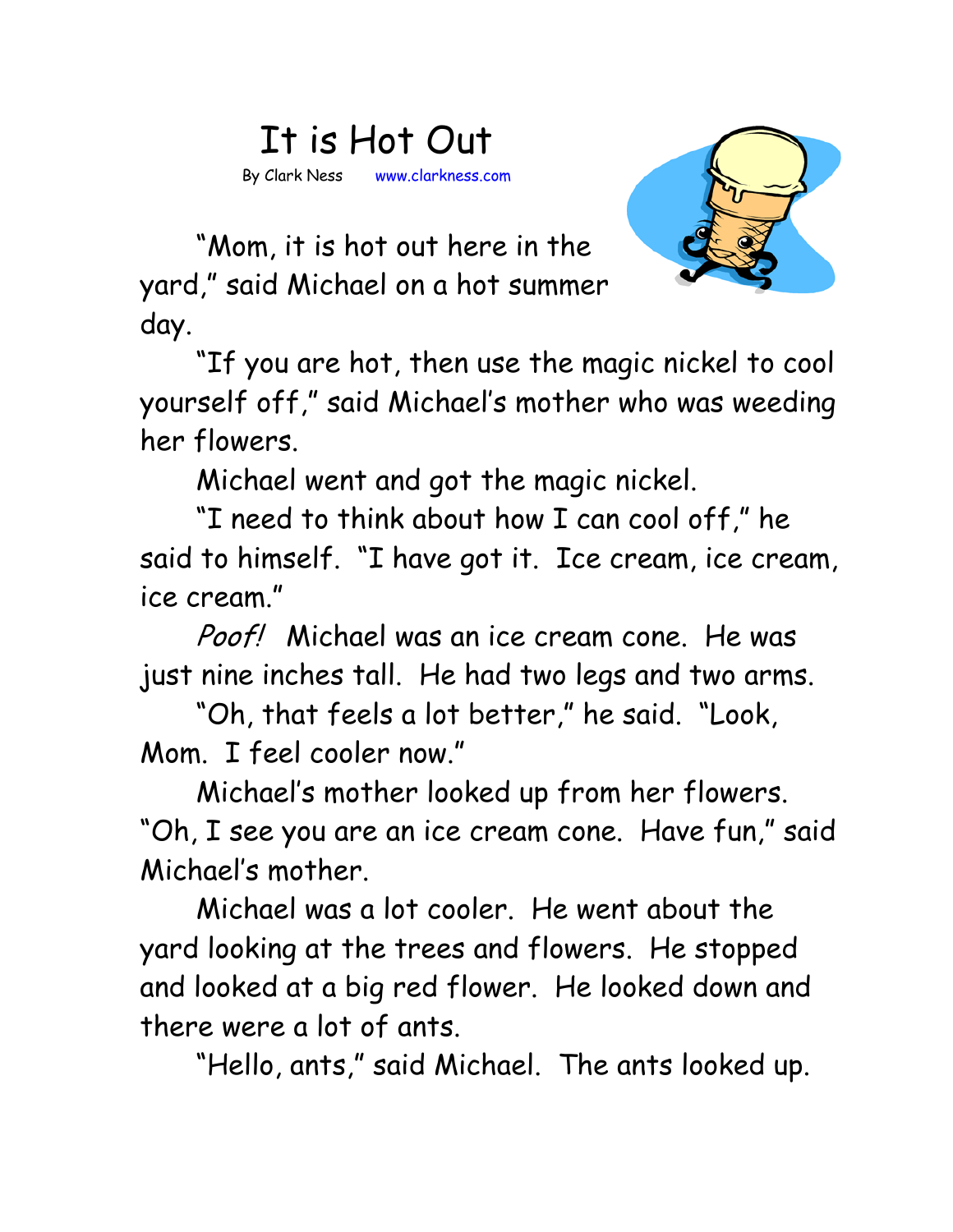"Are you made of ice cream?" asked one of the ants.

 "Yes, I am, and I feel so cool on this hot day," said Michael.

 The ant made some ant sounds, and about 500 ants came over by Michael.

 "We would like to show you our ant nest," said the first ant.

"Ok," said Michael.

 The ants all picked up Michael and took him to their nest. Michael was too big to go into the nest so they sat him down next to the nest's opening. The ants all stood around him. They began to sing to him ant songs.

A drop of melted ice cream fell from Michael's ice cream hair. The ants cheered and many took a lick of the sweet ice cream.

"Thank you, thank you, thank you," yelled the ants.

Michael was happy that the ants liked the ice cream. He shook his head and drops of melted ice cream rained down on the ants. The ants went crazy licking the ice cream.

A big ant came up to Michael. It was the queen ant.